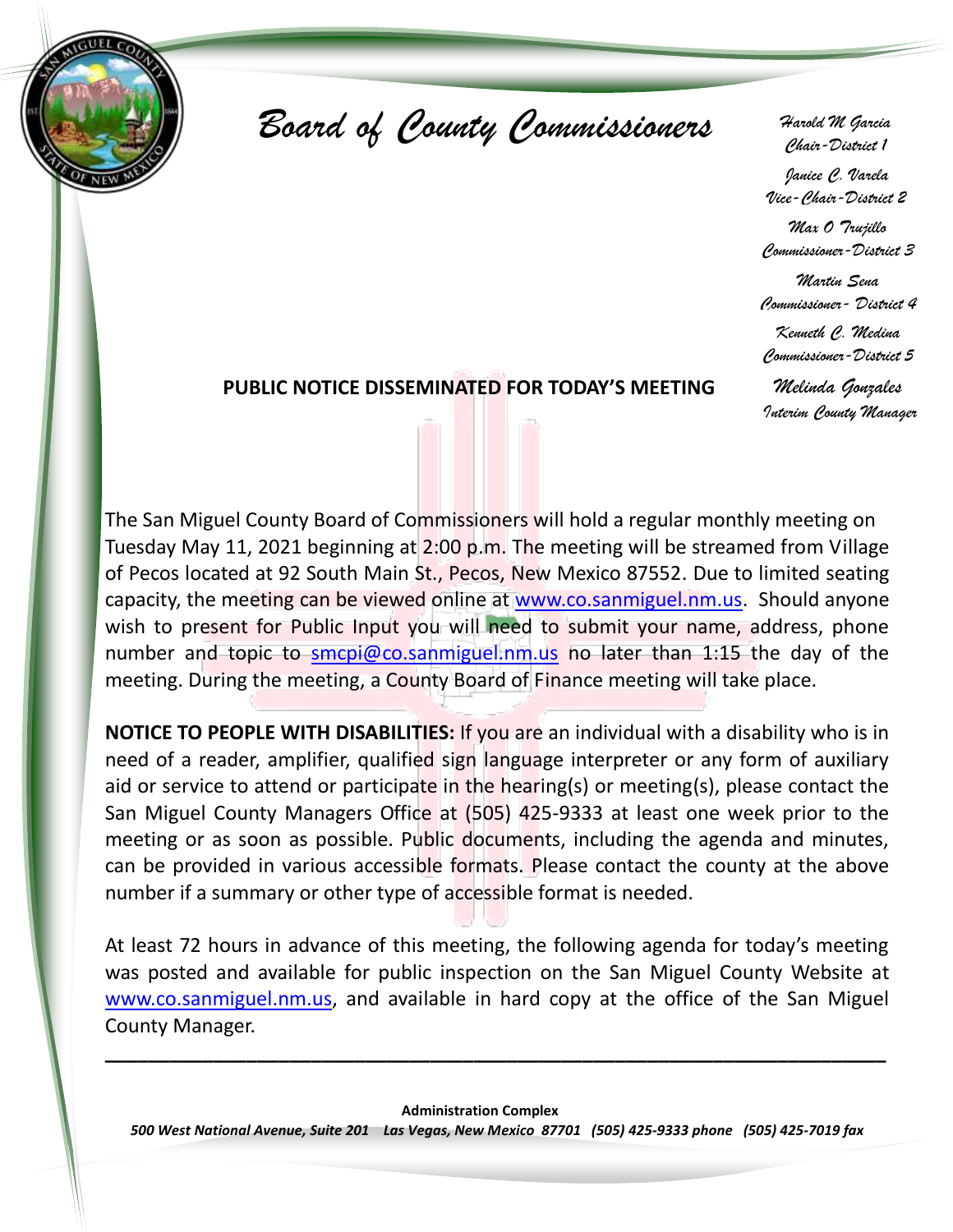# **AGENDA**

**CALL TO ORDER**

**ROLL CALL**

# **PLEDGE OF ALLEGIANCE**

# **SALUTATION TO THE NEW MEXICO STATE FLAG:**

**"I salute the flag of the State of New Mexico and the Zia Symbol of perfect friendship among United Cultures."**

# **APPROVAL OF AGENDA**

# **APPROVAL OF MINUTES**

April 13, 2021RM

# **PUBLIC INPUT FORUM**

# **NEW BUSINESS**

*Presentation: Recognition to Senator Liz Stefanics, Senator Pete Camps, Representative Ambrose Castellano, Representative Roger Montoya Presenter: Chairman Harold Garcia*

# *10 Minute Presentation*

*Presentation: Gallinas River Park Design Presenter: Elizabeth Juarros, Program Director*

*Presentation: East Pecos Mutual Domestic Water Consumers Association- American Rescue Plan Act Presenter: Ramon Lucero, Rural Community Assistance Corporation*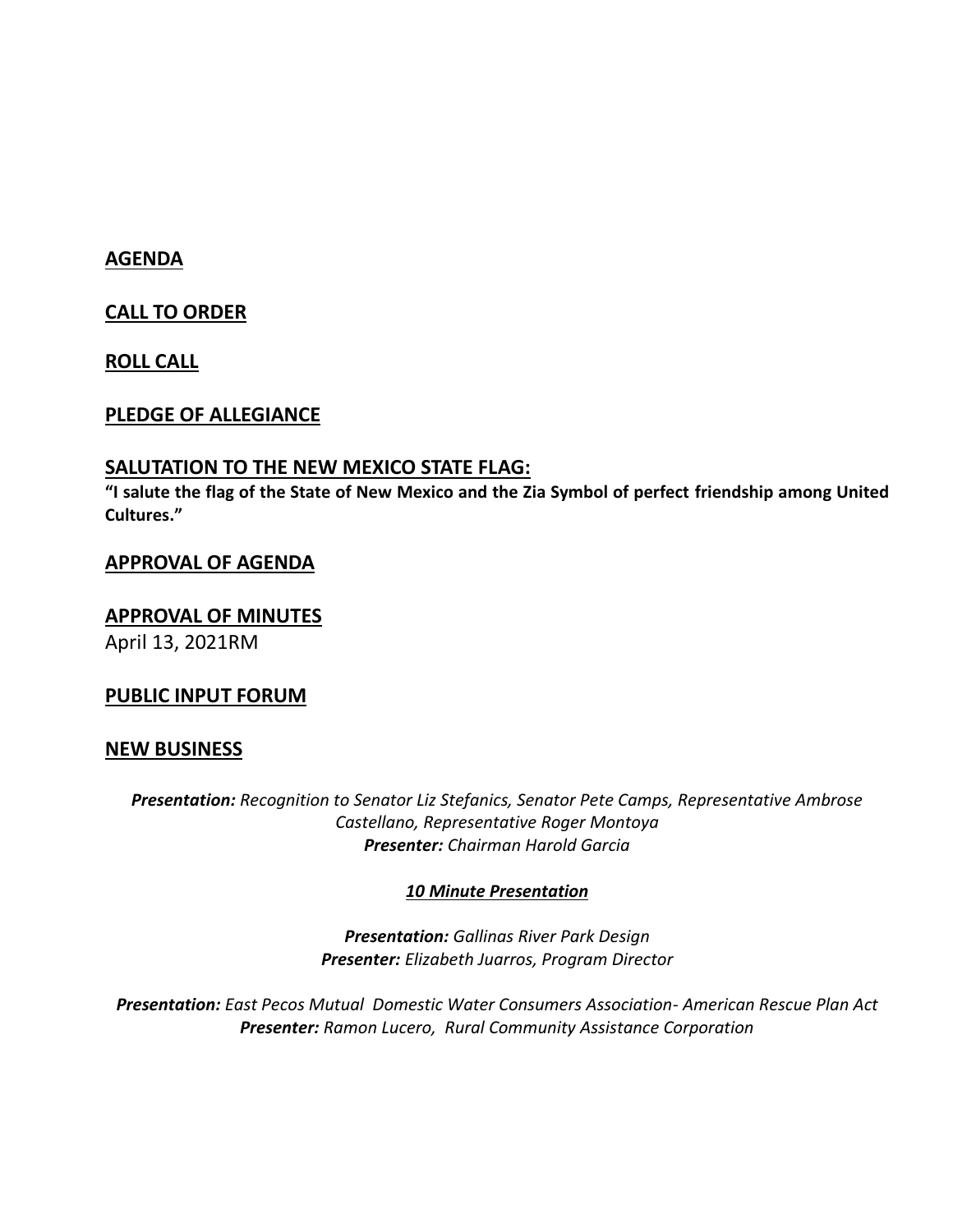# **REGULAR ORDER**

#### **1. RESOLUTION DECLARING MAY 11, 2021 AS PECOS PANTHERS DAY IN SAN MIGUEL COUNTY**

**Background Information:** Resolution to be presented to declare May 11, 2021 as Pecos Panthers Day in San Miguel County.

**Action Requested of Commission:** Review Resolution and Approve

**Staff Recommendation:** Approval

**Presenter:** Janice Varela, Commissioner

#### **2. GOLF COURSE PRESENTATION**

**Background Information:** The New Mexico Highlands University (NMHU) has created a task force from various entities to recognize the impact of the golf course to the community. This group has discussed at length the negative impacts of a permanent closure of the golf course as well as the positive impacts of reopening and creating a long term plan of the course.

The golf course is considered an ancillary facility and therefore has to be able to fund itself through ancillary revenue.

NMHU no longer has the amount of ancillary revenues needed to entirely fund the golf course. In an attempt to keep the golf course operational, NMHU will be seeking funding from San Miguel County and the City of Las Vegas. In addition, NMHU will be working with both school districts in enhancing the fees for the golf programs at each district. NMHU will also commit to utilizing ancillary funds as well.

This is the first phase of the plan. The task force will continue to meet to discuss the second goal of creating a sustainable model of funding and to review past plans to develop the vacant land surrounding the golf course.

#### **Action Requested of Commission:** Discussion and direction.

**Staff Recommendation:** Staff recognizes this as one of many needs in our community. This particular need has an impact to the quality of life, to tourism and to economic opportunities. Staff recommends the Commission consider funding provided all entities are able to contribute as well.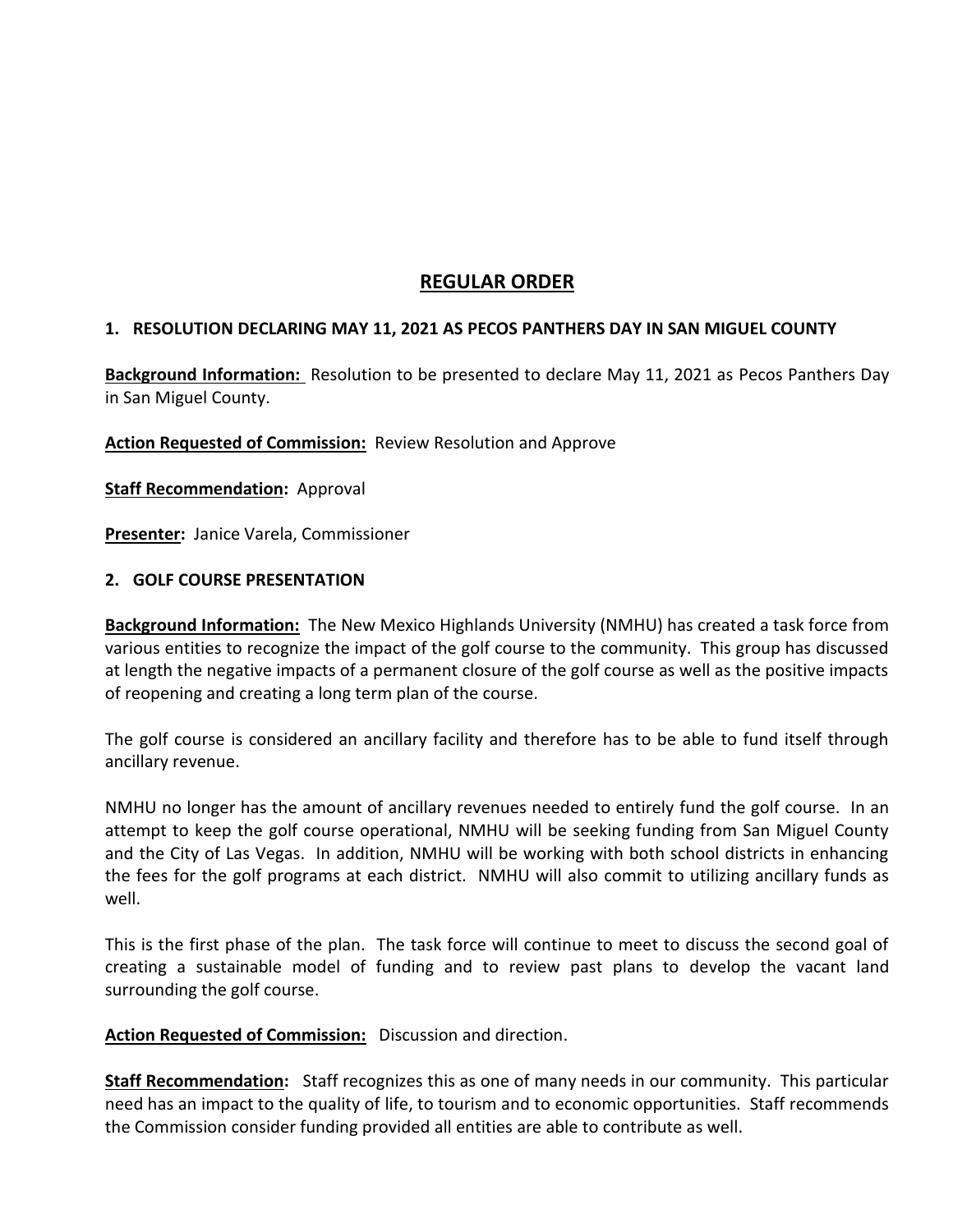#### **Presenter:** Melinda Gonzales

#### **3. RESOLUTION 2021-05-11-F2**

#### **Background Information:**

The County is working with RBC Capital Markets to refinance an existing loan with the New Mexico Finance Authority (NMFA). Seeking authorization and approving submission of a completed application for financial assistance and project approval to the NMFA; declaring the intent to consider for adoption an ordinance authorizing the execution and delivery of a loan agreement with the NMFA; directing the County Clerk to publish notice of intent to consider such ordinance in a newspaper of general circulation within the county.

**Action Requested of Commission:** Review and approve.

**Staff Recommendation:** Review and approve.

**Presenter:** Melinda Gonzales

### **4. PROPOSED EMPLOYMENT CONTRACT WITH JOY ANSLEY FOR THE POSITION OF COUNTY MANAGER**

**Background Information:** The County has selected Joy Ansley as its first choice for County Manager. Staff has prepared an employment contract, which defines the duties, rights and remedies of both parties. The term of the contract is for one year.

**Action Requested of Commission:** The action requested of the Commission is to accept the proposed contract between the County and Ms. Ansley.

**Staff Recommendation:** The County Attorney recommends the approval of the employment contract. The Office of the County Attorney recommends this participation.

**Presenter:** Dave Romero, Jr., County Attorney

#### **5. PURCHASE OF THE REAL PROPERTY**

**Background Information:** The County currently has a lease with Our Lady of Sorrows Church (Roman Catholic Archdiocese of Santa Fe). The lease is for a parking lot on Valencia Avenue west of New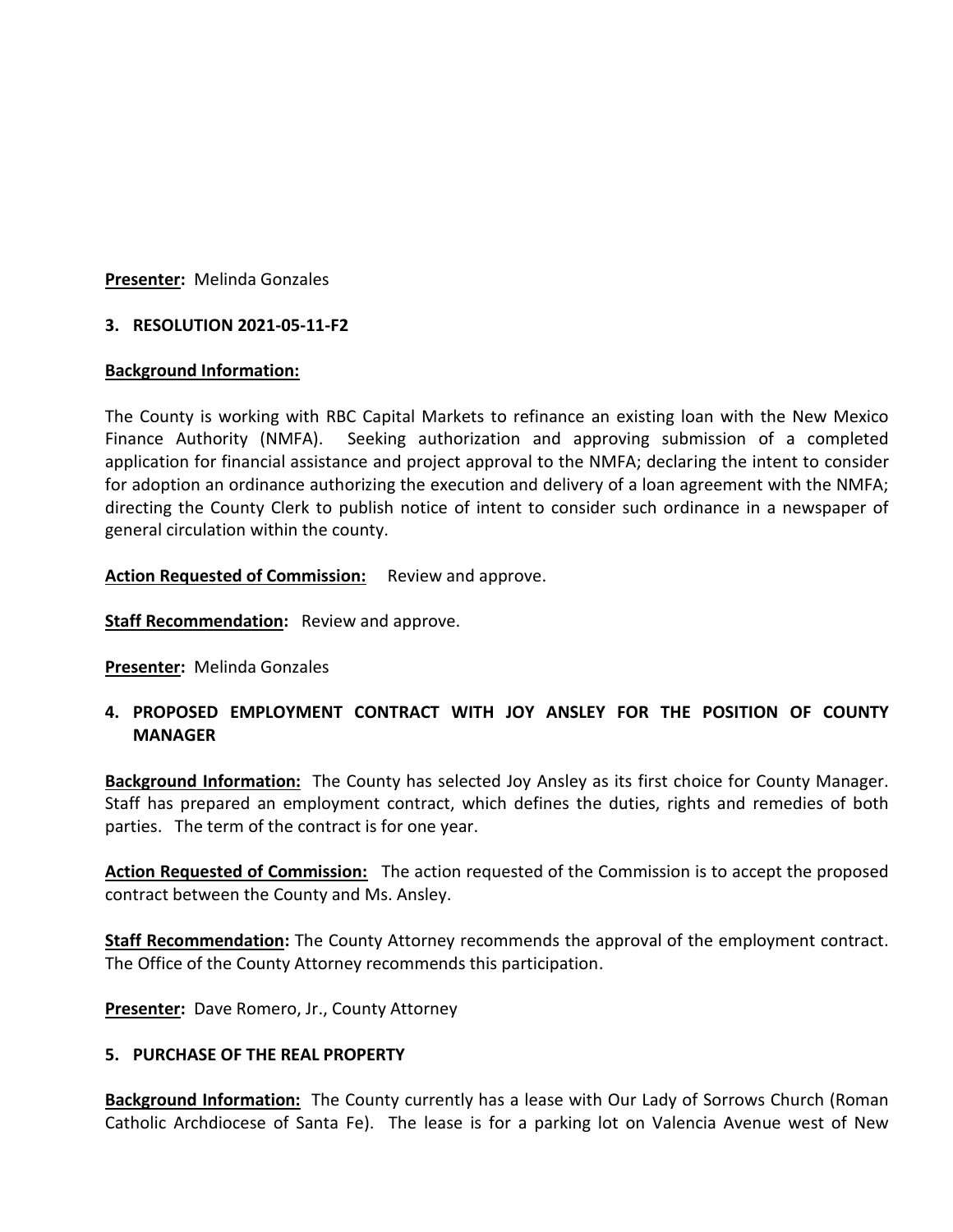Mexico Avenue, adjacent to the Religious Education Building. The property houses county vehicles belonging to the neighboring administrative buildings.

The Archdiocese will be selling this property and is offering it to the County at fair market price. The Church is still trying to obtain an appraisal and the Church and the County would have to agree upon a purchasing agreement.

The property will need to be sold shortly after the appraisal is obtained.

**Action Requested of Commission:** Discussion and direction from the Commission to either approve/disapprove.

If the Commission were to be interested in buying the property, staff is seeking authority from the Commission to allow the County Manager to negotiate a purchase agreement with the Church at or below the fair market value. Provided the purchasing agreement is vetted by our County Attorney and provided the County Manager is able to identify funds to purchase the property.

**Staff Recommendation:** Discussion and direction.

**Presenter:** Melinda Gonzales, Interim Manager

#### **6. COVID-19 UP-DATE**

**Background Information:** San Miguel County Office of Emergency Management monthly COVID-19 update.

**Requested of Commission:** Information only

**Staff Recommendation:** Information Only

**Presenter:** Leo Maestas, Emergency Manager

# **7. RECOMMENDATION TO APPROVE THE REVISED JOB DESCRIPTION OF EMERGENCY MANAGEMENT SPECIALIST/ FIRE SERVICES ADMINISTRATIVE ASSISTANT**

**Background Information:** The Job Description of Emergency Management Specialist needs to be revised to reflect the additional duties to include Fire Services Administrative Assistant.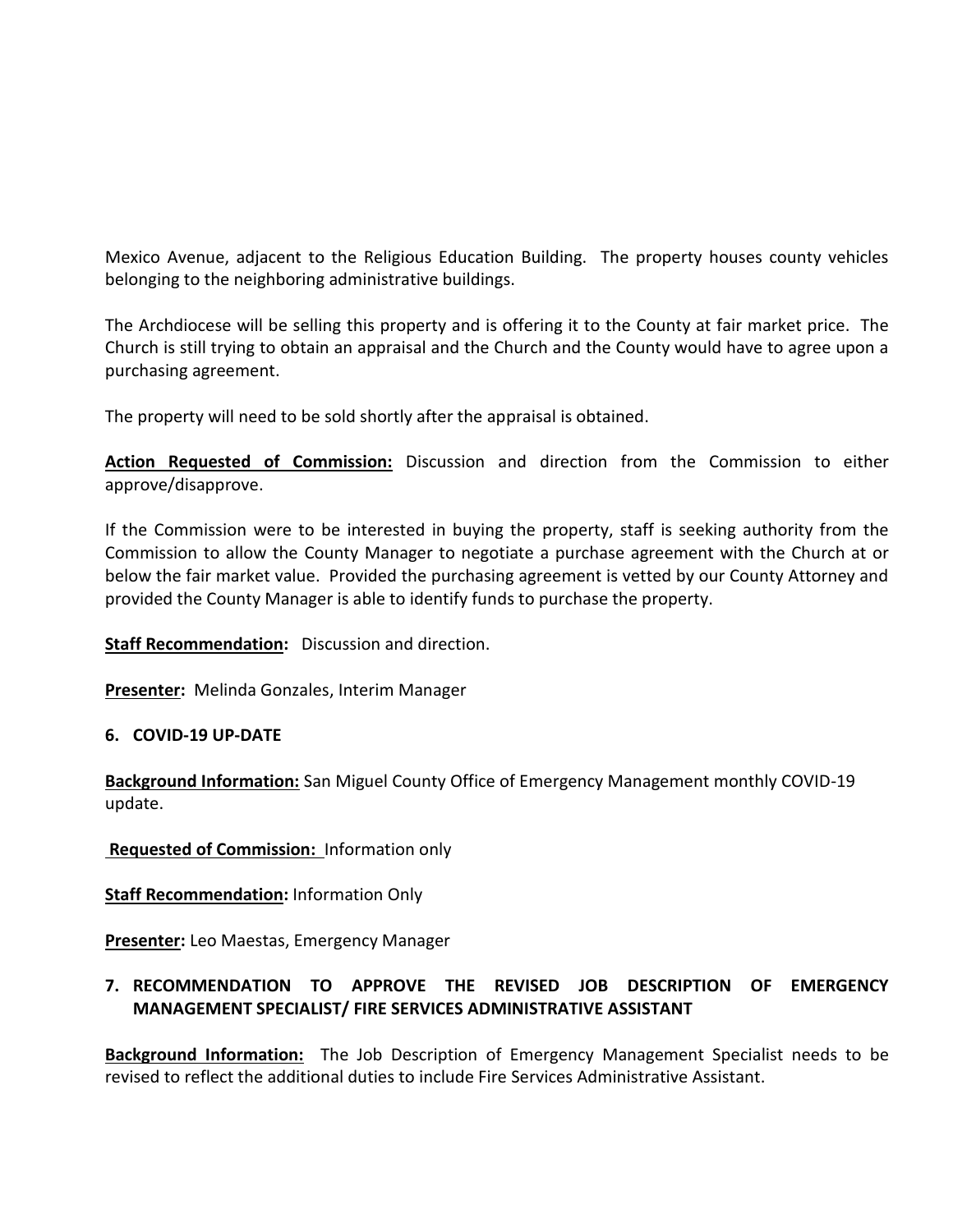**Action Requested of Commission:** Approval of the Revised Job Description of Emergency Management Specialist/ Fire Services Administrative Assistant.

**Staff Recommendation:** Approval of the Revised Job Description of Emergency Management Specialist/ Fire Services Administrative Assistant.

**Presenter:** Eileen Sedillo, Human Resource Director

### **8. FY-22 CYFD/JUVENILE JUSTICE CONTRACT**

**Background Information:** The San Miguel County Juvenile Justice Program is continuing its effort to supports and aid at-risk youth, ages 11-17 in Restorative Justice, Violence and Substance Abuse, and Boys Council/Girls Circle, by providing assessment and referral for services. This amendment is being presented to the commission for review and approval.

**Action Requested of Commission:** Review and approve (signatures)

**Staff Recommendation:** Review and approve

**Presenter:** Jesus M Romero, DWI Coordinator

#### **9. UPDATE ON SAN MIGUEL COUNTY SOLID WASTE BILLING SYSTEM**

**Background Information:** The San Miguel County Solid Waste Billing Department has implemented a new solid waste billing system. San Miguel County Residents have been issued billing letters, payment reminder notices and some will receive solid waste Delinquent notices; financial progress update and projected revenue.

**Action Requested of Commission:** For Informational Purposes Only

**Staff Recommendation:** For Informational Purposes Only

**Presenter:** Gerald Garcia, SMC Public Works Director, Joe Lewandowski, SW Consultant, Karla Maestas, SW Billing Clerk

**Submitted By**: Gerald Garcia, SMC Public Works Director

# **10. RECOMMENDATION OF AWARD-2021 SAN MIGUEL COUNTY ROAD IMPROVEMENTS- SAN ISIDRO AND CHAPPELLE ROADWAY IMPROVEMENT PROJECT**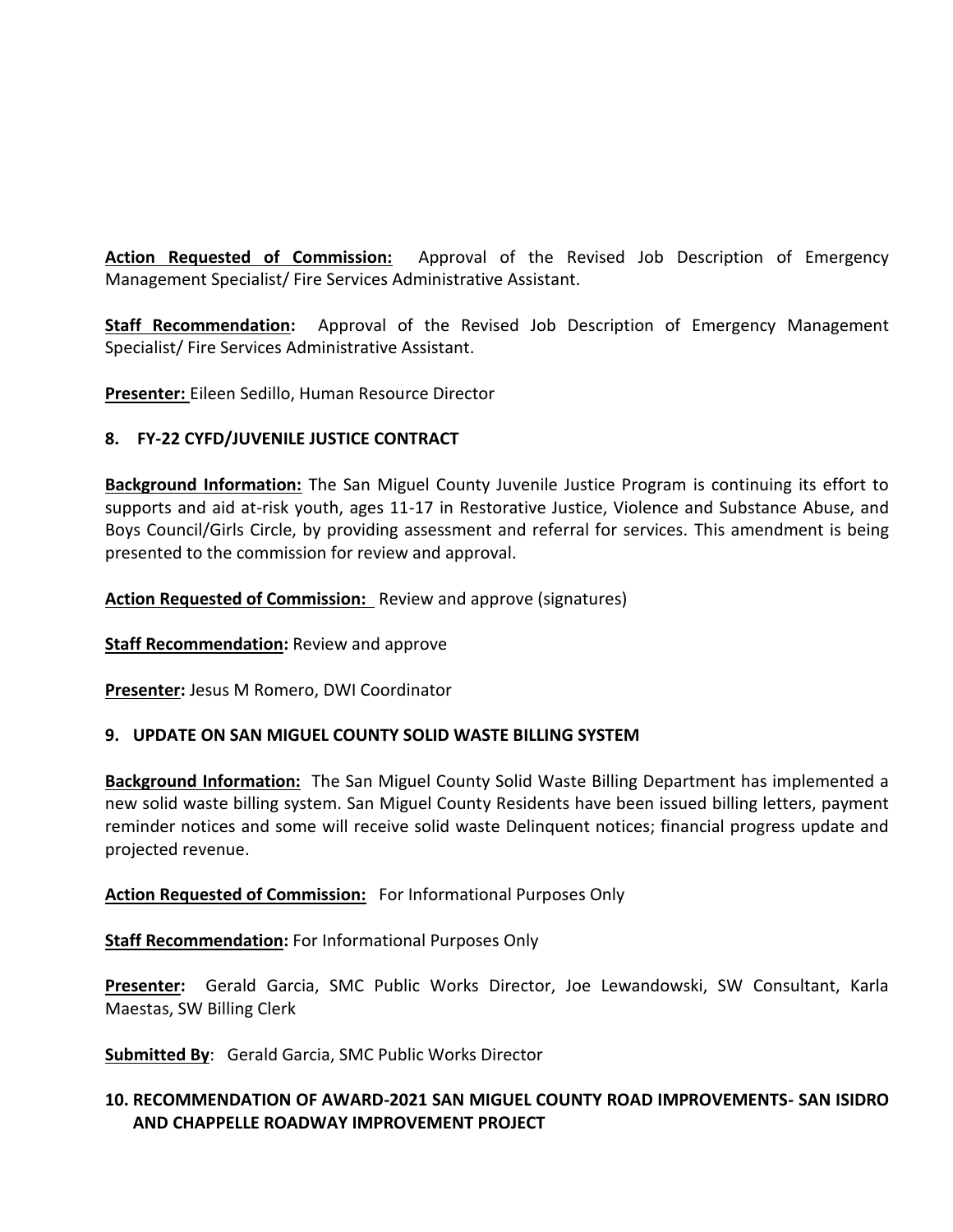**Background Information:** San Miguel County, NM solicited competitive sealed bid(s) from a qualified vendor(s), for the road improvement Project San Isidro and Chappelle- County Road, Repair. The two received bid(s) were evaluated. GM Emulsion LLC was the lowest and most qualified bidder. A request is made to the San Miguel County Commission for approval to enter into a contractual agreement with GM Emulsion LLC for the LGRF Road Improvement.

### **Action Requested of Commission:** Review and Approval

#### **Staff Recommendation: Approval**

**Presenter:** Gerald Garcia, SMC Public Works Supervisor

# **11. SAN MIGUEL COUNTY PUBLIC WORKS DEPARTMENT- RESOLUTIONS 1,2,3,4 SMC- 5-11-2021 FOR TRANSPORTATION PROJECT FUND APPLICATION AND MATCH WAVIER REQUEST**

**Background Information:** San Miguel County is submitting Application and Match Waiver request for the Transportation Project Fund. Resolutions for the following TPF projects are as follows:

- Resolution No. 1 SMC-05-11-2021
- Resolution No.2 SMC-05-11-2021
- Resolution No. 3 SMC-05-11-2021
- Resolution No.4 SMC-05-11-2021
- Resolution No.5 SMC-05-11-2021
- Resolution No.6 SMC-05-11-2021

#### **Action Requested of Commission:** Review and Approval of Resolutions

#### **Staff Recommendation:** Approval

**Presenter:** Gerald Garcia, Public Works Supervisor

#### **12. PUBLIC WORKS DIVISION REPORT FOR THE MONTH OF APRIL 2021**

**Background Information:** The San Miguel County Public Works Division submits a report to County Commission on a monthly basis on any maintenance including blading of county roads and/or special projects with County Roads that are addressed.

#### **Action Requested of Commission:** For Information Purposes Only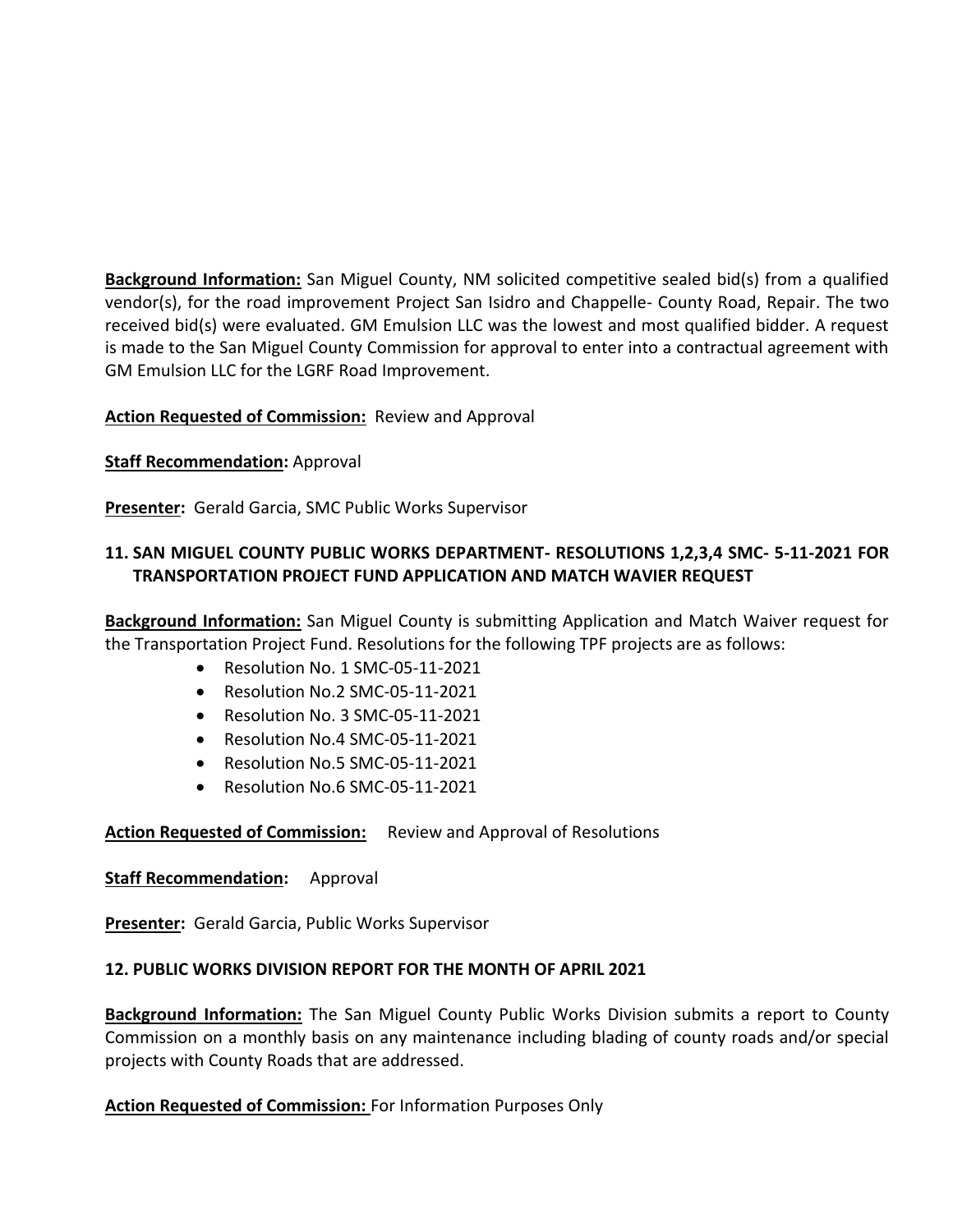**Staff Recommendation:** For Information Purposes Only

**Presenter:** Arnold Lopez, SMC Public Works Road Foreman

**13. PRESENTATION OF ORDINANCE NO. 05-11-21 LEDA AND AMENDING AND REPLACING LEDA ORDINANCE NO. 07-09-13-LEDA AND ADOPTING A NEW AMENDMENT TO THE ECONOMIC DEVELOPMENT PLAN PURSUANT TO THE LOCAL ECONOMIC DEVELOPMENT ACT; ESTABLISHING APPLICATION REQUIREMENTS; AUTHORIZING SAN MIGUEL COUNTY TO ENTER INTO JOINT POWERS AGREEMENTS WITH LOCAL GOVERNMENTAL ENTITIES AND DEVELOPMENT AGREEMENTS WITH NON-PROFITS ENTITIES; AND CREATING A NEW ORDINANCE REPEALING LEDA ORDINANCE NO. 07-09-13-LEDA** 

**Background Information:** A capital outlay reauthorization was provided to the New Mexico Economic Development Department, State of New Mexico (EDD) for \$30,000 for emergency repairs to the "El Valle Community Center". The San Miguel County Commission voted on April 13, 2021 to allow the language of "cultural facilities" to the existing LEDA Ordinance to allow the support of assisting in administering funds between the Economic Development Department, San Miguel County, and El Valle Community Center.

**Action Requested of Commission:** Approve/Disapprove amending the LEDA Ordinance and adopting a new LEDA Ordinance 05-11-21-LEDA.

**Staff Recommendation:** Approve the Resolution

**Presenter:** Robert Archuleta, Planning and Zoning Supervisor

# **14. ESTABLISHMENT OF CAMINO DE LEON AS A COUNTY ROAD TO BE ADOPTED BY THE COUNTY AND ADDED TO THE COUNTY ROAD LOG**

**Background Information:** The County received an application/petition through Planning and Zoning for the adoption of Camino de Leon as per Article 5, Vacation, Alteration and Establishment of County Roads and Bridges from Samantha Sandoval and signed by sixteen (16) petitioners. The Board of County Commissioners issued the authorization to conduct a Road Viewing on February 9, 2021 and the Road Viewing was conducted on March 30, 2021. The road viewing conducted demonstrated an overwhelming support for the adoption of the road from residents, staff, and road viewers. In addition, the Land Grant representatives were in support of the adoption. The road is also a school bus route and serves many students and is about .3/mile long.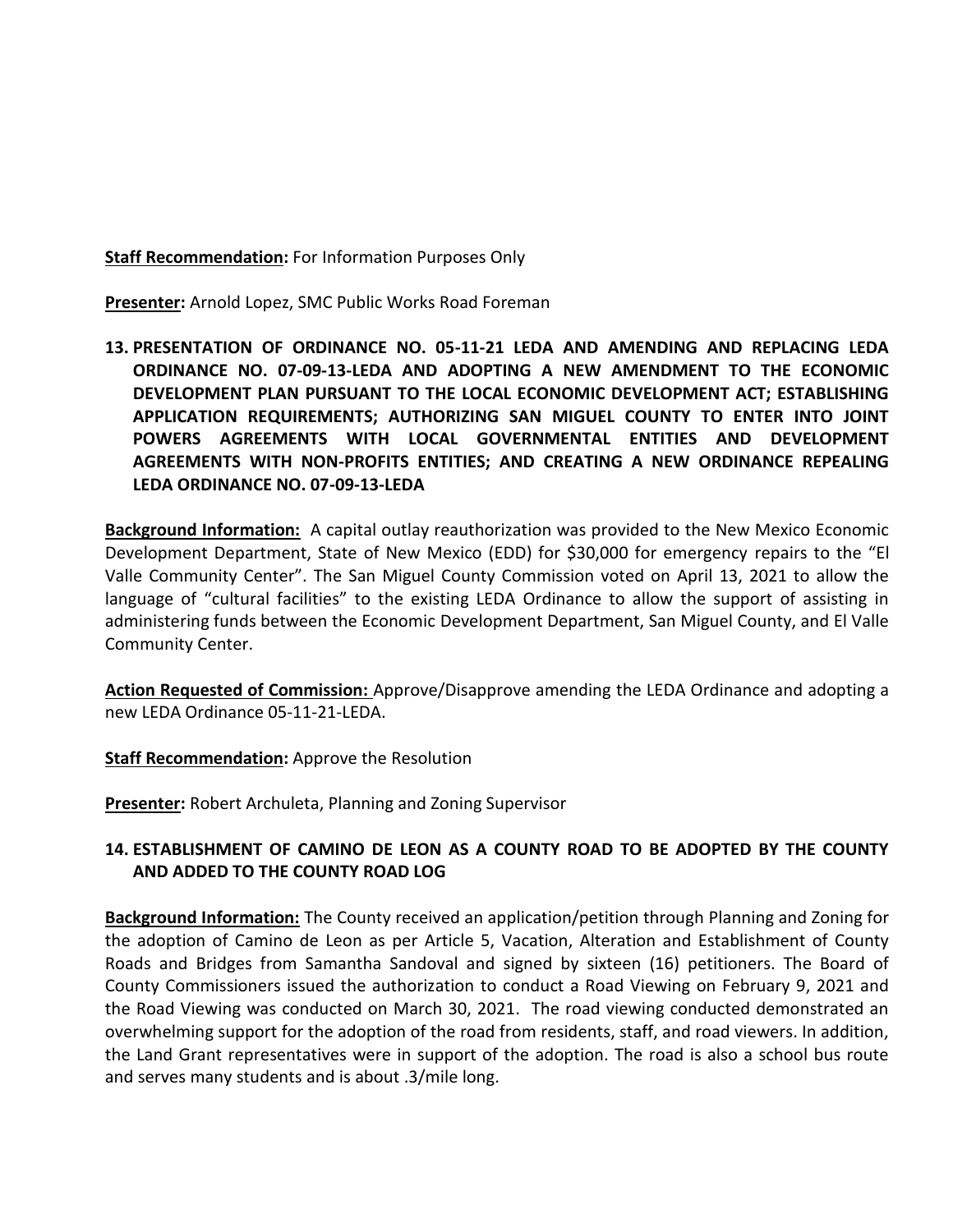**Action Requested of Commission:** Approve/Disapprove adoption of Camino de Leon as a County Road and place it on the County Road Log.

**Staff Recommendation:** The road is in very good shape and requires minimal maintenance as opposed to other roads within the County. The road is a school bus route and serves many families.

**Presenter:** Robert Archuleta, Planning and Zoning Supervisor

# **15. ADOPTION OF VISTA DE VEGAS, KEMM DRIVE, RODGER'S ROAD, AND RONNIE'S ROAD AS COUNTY ROADS AND ADD THEM TO THE SAN MIGUEL COUNTY ROAD LOG.**

**Background Information:** The County Commission tabled Road Petition CR-002 for Kemm Drive, Road Petition CR-16-005 for Vista de Vegas Drive, and CR-004 for Rodger's and Ronnie's Road on May 15, 2009. The review of the road petition was initiated by County Staff as part of an update and revision to the County Road Log and was related to maintenance of the roads.

**Action Requested of Commission**: Approve/Disapprove adoption of Kemm Drive, Vista de Vegas Drive, Rodger's Road, Ronnie's Road and place on the San Miguel County Road Log.

**Staff Recommendation:** Recommendations are based on the Road Viewings, which are positive toward adoption.

**Presenter**: Robert Archuleta/Arnold Lopez/Gerald Garcia

# **16. VACATION OF PLAT, SIEBERT AND ASSOCIATES ON BEHALF OF WILLIAM AND LINDA HERRMANN**

**Background Information:** Section 7.3, Vacation of Plats, in the SMC Ordinances states that the owners of the land proposed to be vacated sign a statement declaring the portion to be vacated to be approved by the County Commission. Under Section 7.3.2, the statement was sent to the County Clerks and Planning and Zoning and a copy of a preliminary plat to be vacated.

Siebert and Associates Inc., on behalf of William and Linda Herrmann is requesting to consolidate four (4) lots owned by William and Linda Herrmann in a dead end cul-de-sac on the south side of Rim Road in the Pecos River Retreats Subdivision. The lots that are owned by the Herrmann's include lots 23, 24, 25, and 26. The four lots owned by the Herrmann's will be consolidated into one lot. In addition, the Herrmann's are requesting a vacation of a small portion of the roadway at the intersection of Rim Road (aka Wampum Rd) and Squaw Trail as part of the Vacation of Plat. (These are not County Roads).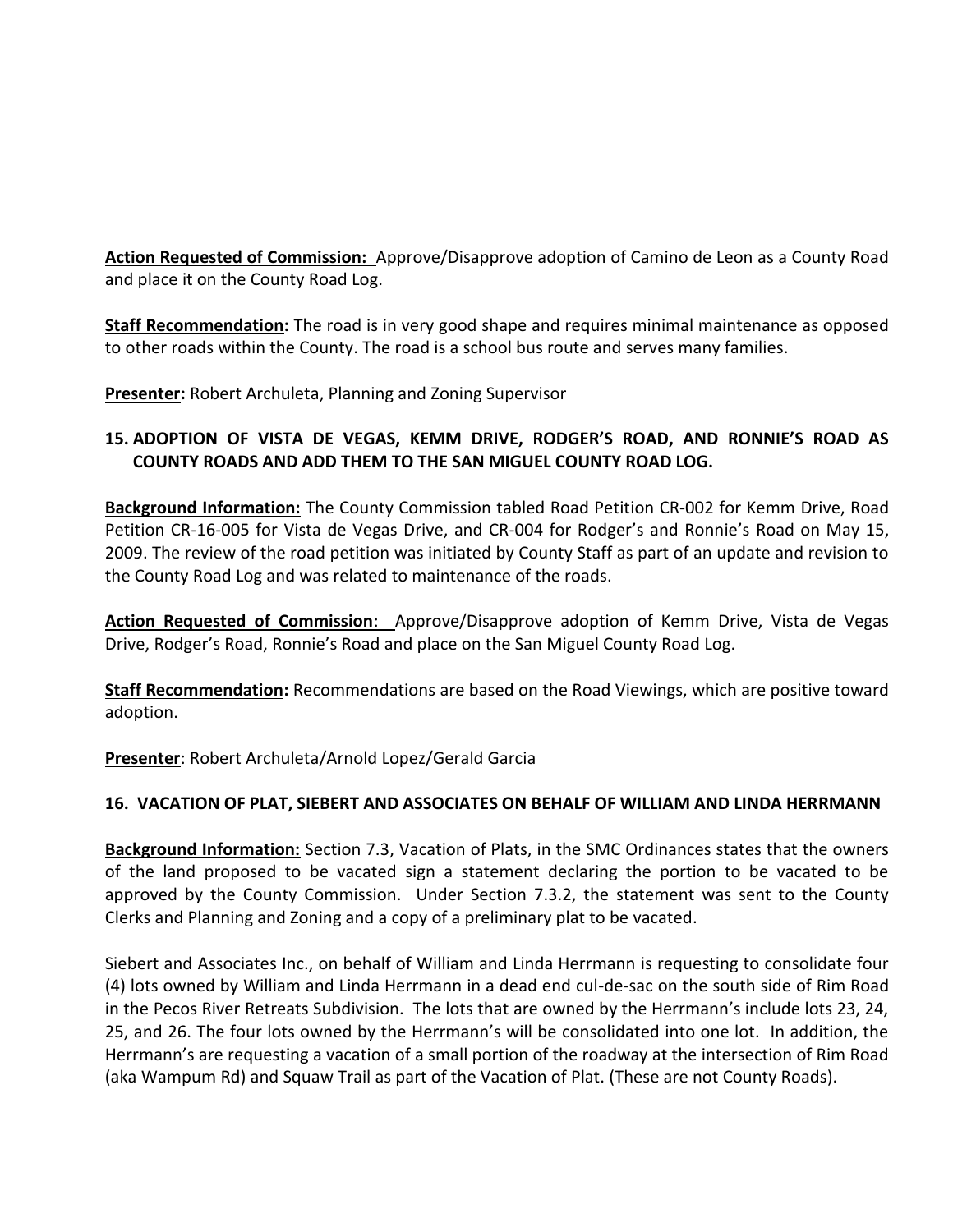**Action Requested of Commission:** Conduct a public hearing and accept public comment on Application SV-0036 submitted by William and Linda Hermann who propose to vacate Lots 23, 24, 25, and 26 in Block 1, Unit 2 of the Pecos River Retreats Subdivision into one lot, vacate from the Subdivision, and vacate a small portion of Wampum Road aka Rim Road and Approve/Disapprove Vacation of Plat.

**Staff Recommendation:** Approve of the Vacation, it does not fiscally impact the County. The lots are already owned by the Herrmann's who will be leaving the subdivision.

**Presenter:** Robert Archuleta, Planning and Zoning Supervisor

# **17. THE BOARD OF COUNTY COMMISSIONERS WILL HOLD AND CONDUCT A PUBLIC HEARING AND ACCEPT PUBLIC COMMENT ON APPLICATION SC-0092 TYPE IV SUBDIVISION SUBMITTED BY THE COW CREEK RANCH, LLC WHO PROPOSE TO ADD 19 RESIDENTIAL LOTS TO THE COW CREEK RANCH SUBDIVISION AS A PHASED DEVELOPMENT**

**Background Information:** The Cow Creek Ranch, LLC submitted an application for a phased development of the Cow Creek Ranch LLC for a Type IV Subdivision who proposes to add 19 residential lots to the Cow Creek Ranch as part of a future Master Development Plan.

**Action Requested of Commission:** Conduct a public hearing and accept public comment on Application SC-0092 and Approve/Disapprove the additional 19 residential lots.

**Staff Recommendation:** Approve phased the phased development, it does not fiscally impact the County.

**Presenter:** Robert Archuleta, Planning and Zoning Supervisor

# **BOARD OF FINANCE MEETING**

#### **18. RESOLUTION 2021-05-11-F1 ACCEPTANCE AND APPROVAL OF THE FY20 AUDIT**

**Background Information:** During the April 13, 2021 Commission Meeting, the FY20 Audit was presented by Benjamin Martinez, CPA from Carr, Riggs & Ingram, LLC. The agenda listed the action of the Commission to "Allow the IPA to present the audited financial statements as well as the findings". The action requested should have also been to Accept and Approve the FY20 audit.

**Action Requested of Commission:** Approve resolution which acknowledges and accepts the Fiscal Year 2020 audit, findings and management's responses to the audit for correcting the findings.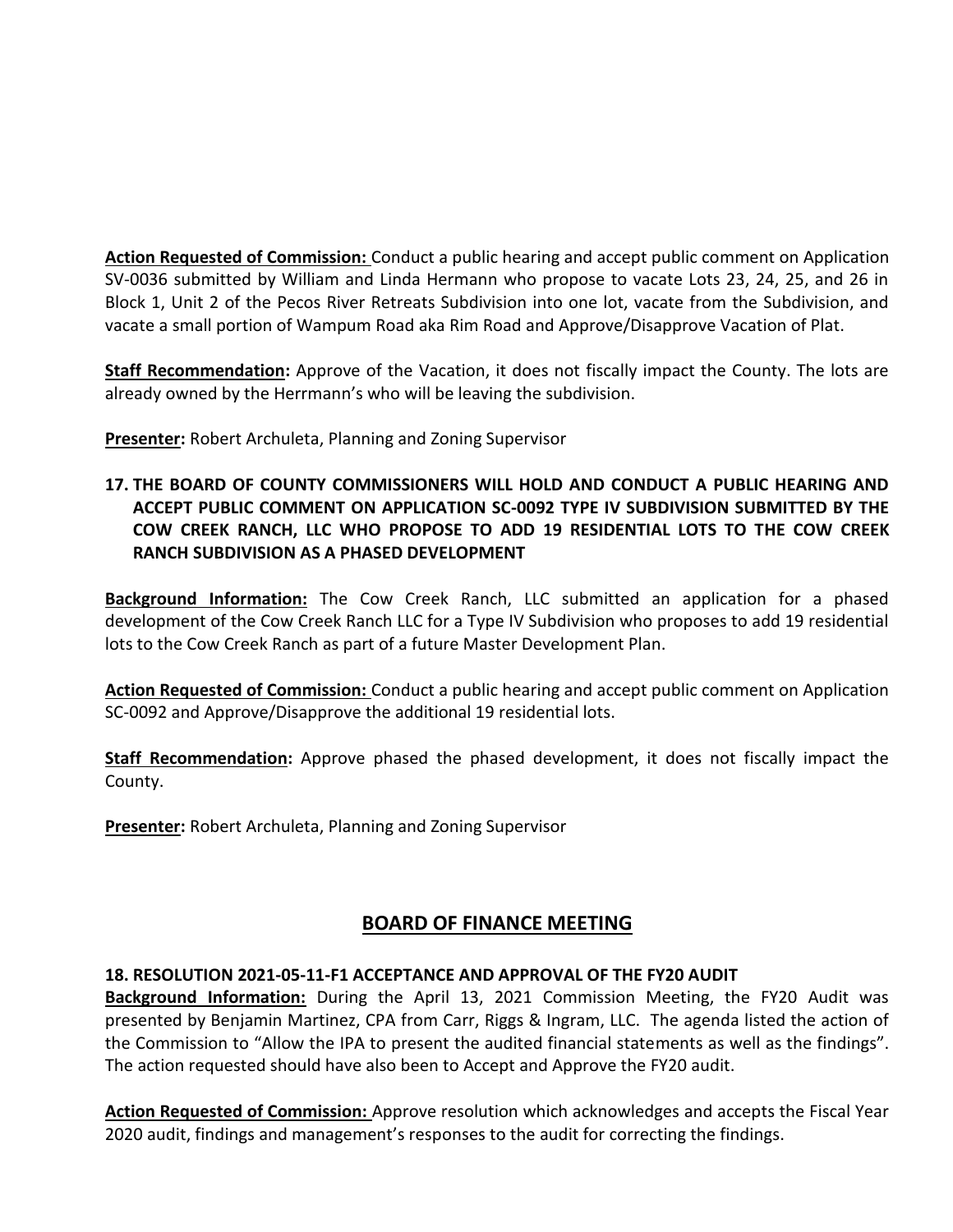**Staff Recommendation:** Approve resolution which acknowledges and accepts the Fiscal Year 2020 audit, findings and management's responses to the audit for correcting the findings.

**Presenter:** Melinda Gonzales

### **19. INDIGENT CLAIMS**

**Background Information:** To provide the Commission with information regarding the indigent claims for the month of March 2021.

**Action Requested of Commission:** Ratification of the indigent claims.

**Staff Recommendation:** Ratification of the indigent claims.

**Presenter:** Melinda Gonzales

# **20. BUDGET REPORT FOR THE PERIOD OF JULY 1, 2020 THROUGH MARCH, 2021**

**Background Information:** To provide the Commissioners with a FY20/21 Year to Date Budget Report.

**Action Requested of Commission:** Informational purposes only.

**Staff Recommendation:** Informational purposes only.

**Presenter:** Melinda Gonzales

# **21. JOURNAL ENTRY REPORT FOR THE MONTHS OF MARCH 2021**

**Background Information:** To provide the Commissioners with the Journal Entry Reports for the March 2021.

**Action Requested of Commission:** Informational purposes

**Staff Recommendation:** Informational purposes.

**Presenter:** Melinda Gonzales

#### **22. RECEIPT REPORT FOR THE MONTH MARCH 2021**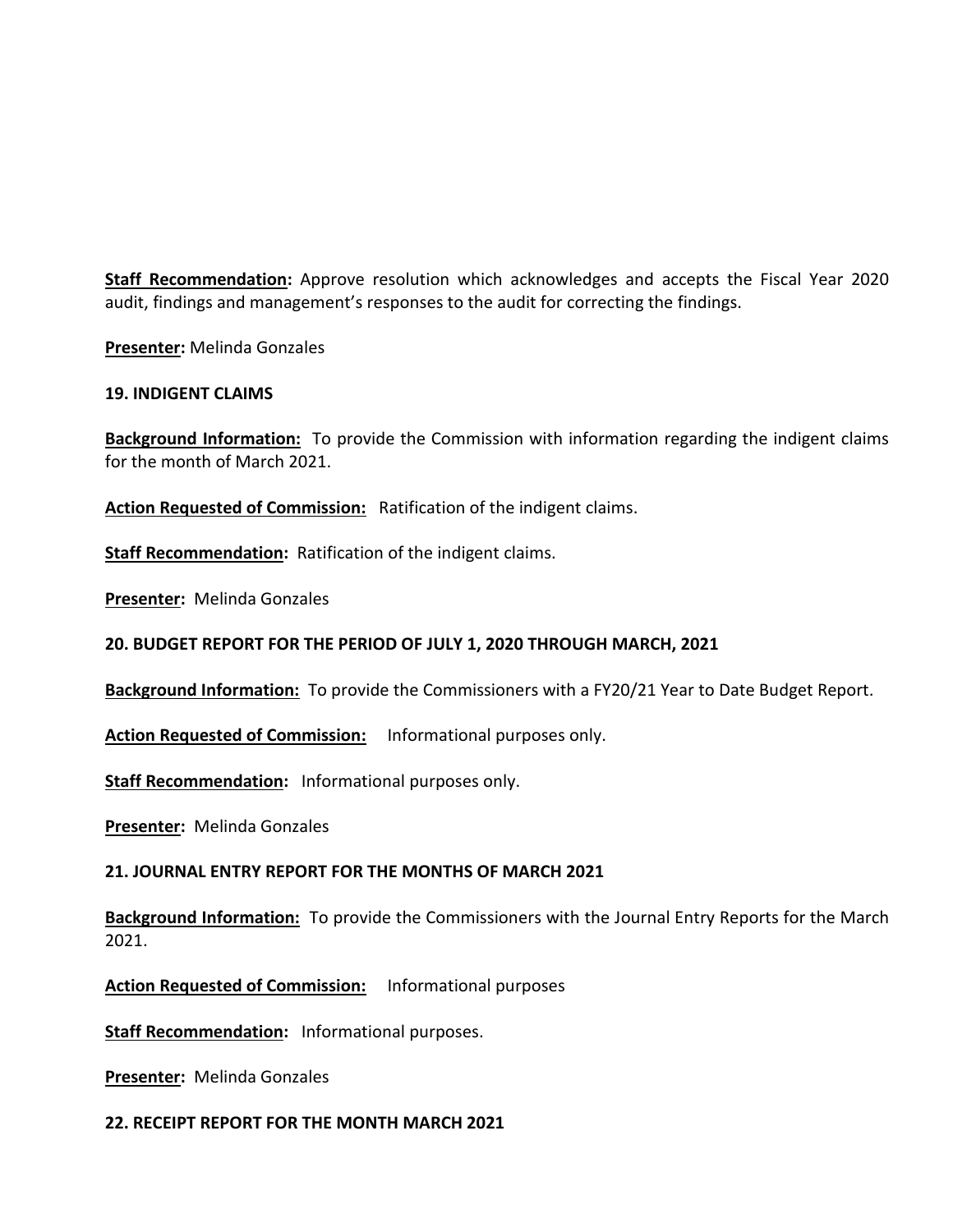**Background Information:** To provide the Commissioners with a Receipt Detail Report for the month of March 2021

**Action Requested of Commission:** Informational purposes

**Staff Recommendation:** Informational purposes.

**Presenter:** Melinda Gonzales

#### **23. ACCOUNTS PAYABLE REPORT FOR THE MONTH OF MARCH 2021**

**Background Information:** Present payments processed through the finance office and Bernalillo County on behalf of San Miguel County.

**Action Requested of Commission:** Review and approve.

**Staff Recommendation:** Review and approve.

**Presenter:** Melinda Gonzales

#### **24. CASH BALANCE REPORT FOR THE MONTH OF MARCH 2021**

**Background Information:** To provide the cash balances to the Commission.

**Action Requested of Commission:** Informational Purposes Only

**Staff Recommendation:** Informational Purposes Only

**Presenter:** Melinda Gonzales

#### **Executive/ Closed Session**

Limited Personnel Matters, as permitted by NMSA 1978, Section 10-15-1(H) (2) (as amended) of the Open Meetings Act, more specifically personnel matters regarding specific county Departments:

- Discussion about legal relationship with County Manager and discussion about negotiation of contract, if necessary
- Status of vacancies in I. T.
- Retirement of Planning & Zoning Supervisor